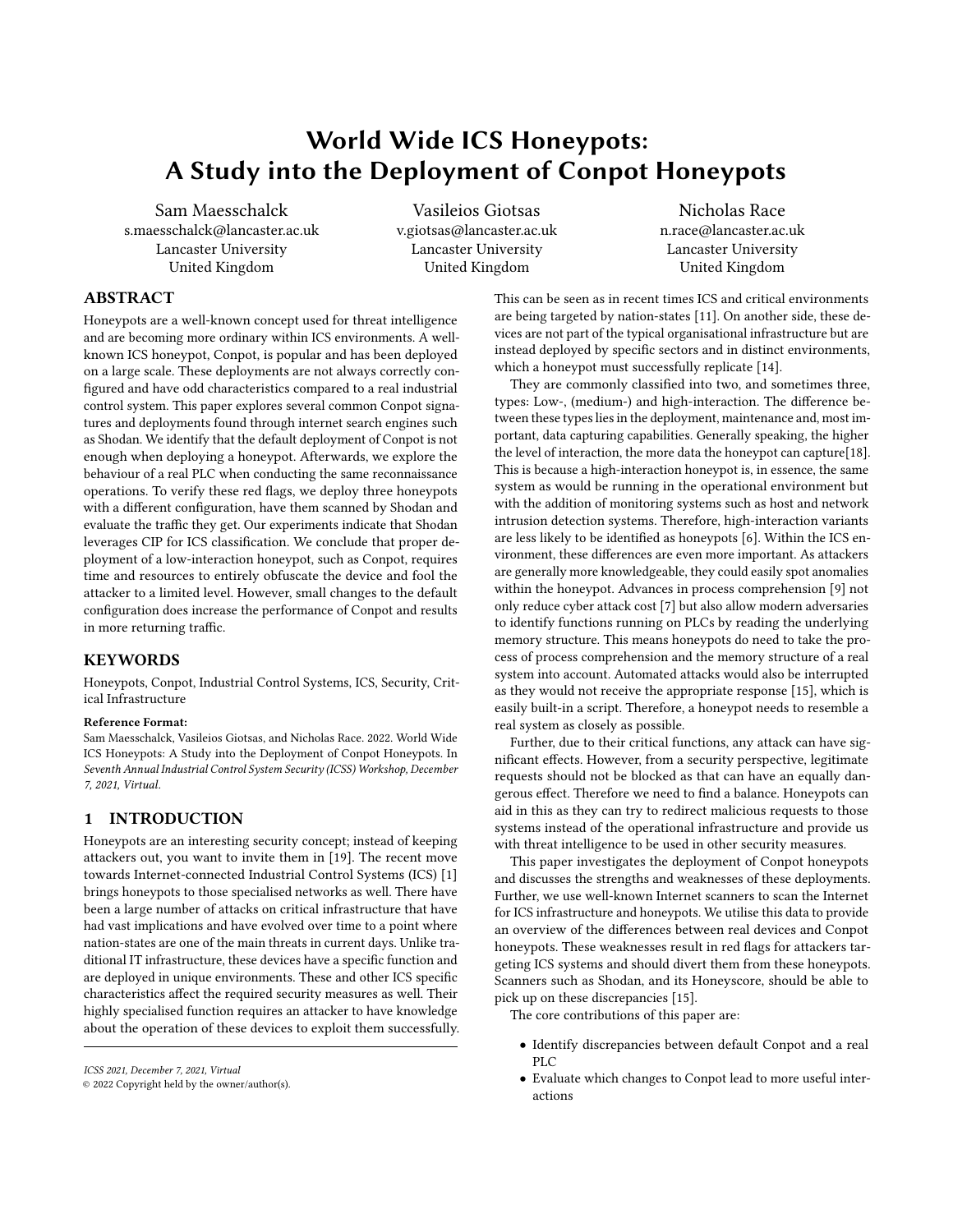- Providing background into Shodan discovery of ICS devices
- Quantify the default Conpot deployments on the Internet
- Identify cases of obfuscation attempts

The remainder of this paper is structured as followed. Section [2](#page-1-0) of this paper explores the concept of ICS honeypots and introduces Conpot, a well-known honeypot, alongside other examples. The next section investigates the default configuration of Conpot and compares this to the interaction a real PLC provides for attackers. In section [4](#page-2-0) we aim to improve upon the default Conpot configuration by deploying a default Conpot and two additional Conpots with a changed configuration within our Cyber Threat Lab. We verify these changes by evaluating the traffic to these deployments and their discovery by Shodan. Afterwards, section [5.2](#page-7-0) delves into real Conpot honeypots deployed on the Internet, which we found via Shodan, Censys and ZoomEye, and the inconsistencies with real systems. Section [6](#page-7-1) concludes the paper and section [7](#page-8-8) proposes future research possibilities.

# <span id="page-1-0"></span>2 BACKGROUND

Honeypots have been used successfully for years within traditional IT environments; however, they are still not common within real ICS environments. The benefits of honeypots have been proven extensively. Sochor and Zuzack [\[17\]](#page-8-9) have deployed several Dionaea honeypots, which are designed to capture malware and one Kippo honeypot, which emulates SSH. They have received over 10,000 connections to their Kippo deployment originating from India, China, Russia and other countries. The Dionaea deployments received more than 1,000,000 connections, of which more than 200 000 distributed malware. Zhuge et al. [\[23\]](#page-9-1) used high-interactive honeypots to collect autonomous spreading malware, which collected thousands of binaries. Honeypots can indeed provide a wealth of data, although there are also risks attached to their deployment. Especially high interaction honeypots can be compromised [\[2\]](#page-8-10) and used as an attack vector within the network. The key to obtaining valuable data lies in the proper configuration and deployment of the honeypot.

Due to the nature of low-interaction honeypots, they tend to be easier to identify. A study analysing the fingerprintability of GasPot concluded there are generalisable fingerprinting schemes [\[22\]](#page-9-2). There are several issues that are more linked to the nature of low-interaction honeypots, but others can be easily avoided. An Automatic Tank Gauging devices running on an IP address owned by Digital Ocean is strange. Not changing default configurations leaves traces that knowledgeable hackers will identify. These are two examples of clear misconfigurations that should not happen. Further, discrepancies such as increased delay can also have an effect on the believability of the honeypot [\[20\]](#page-9-3). One simple spelling error can lead to the attacker identifying the honeypot [\[12\]](#page-8-11).

One of the most popular low-interaction ICS honeypots is Conpot [\[13\]](#page-8-12), which is capable of mimicking a range of devices. Further, Conpot can be reconfigured to fit the purpose of the honeypot better. Through a search for Conpot deployments, we can see that there has been a wide range of studies that deployed Conpot in different environments. There have been other low-interaction honeypots such as SCyPH [\[5\]](#page-8-13) and Mimepot [\[3\]](#page-8-14). We can see that SCyPH is promising but lacks to emulate all functions of ICS devices properly.

Mimepot does use SDN to redirect malicious traffic to the honeypot and provides the attackers with responses to their requests; this reduces the chances of the honeypot being discovered. However, the study did not include a thorough evaluation.

# 3 DEFAULT CONFIGURATION

### 3.1 Setup

To have a baseline configuration to assess Conpot, we deploy a default Conpot configuration within a lab environment. This is done on an Ubuntu 20.04 machine. Further, we deploy a real Siemens S7- 300 PLC within the Lancaster ICS lab [\[8\]](#page-8-15) in its basic configuration. To verify the behaviour of both devices we utilise Snap7, which is a library for interfacing with Siemens S7 PLC.

### 3.2 Methodology

To evaluate the obfuscation capabilities of Conpot, we investigate how we can differentiate the default Conpot configuration from the default configuration of a real PLC. We will be looking for common signatures of Conpot and discrepancies in services running on the device. To assess both systems from a reconnaissance phase, we will be running several NMAP scans. The first NMAP scan is an adapted slow comprehensive scan (nmap -sS -sU -T4 -A -v -PE -PP -PS80,443 -PA3389 -PU40125 -PY -g 53 –script "default or (discovery and safe)" IP-ADDR), a normal intense scan (nmap -T4 -A -v IP-ADDR) and a scan targeted on port 102 (nmap -sS -sU -p 102 -T4 -A -v -PE -PP IP-ADDR). Afterwards, we will run a Snap7 script, attempting to establish a connection, upload a data block and retrieve the CPU info.

# 3.3 Conpot

When looking at the services running on a Conpot deployment, we can see FTP running on port 21, S7 on port 102, Modbus on port 502, TFTP on port 69, BACnet on port 47808 and in the default configuration, a web page running on port 80. The OS detection scan guesses three Linux distributions with 96% probability and five other Linux distributions with either 94% or 95% probability. Port 21 shows a default FTP server running. The webpage (Figure [1\)](#page-2-1) running on port 80 contains many references to Conpot, such as 'Technodrome' and 'Last-Modified: Tue, 19 May 1993 09:00:00 GMT'. S7 is one of the most important services for this Conpot deployment. However, the built-in s7-info script fails execution, which might be due to the emulator not supporting all functions. SNMP, running on port 161, is identified as pysnmp and lists Siemens, SIMATIC, S7-200 as system description. We can already see multiple failures within the default Conpot configuration that have to be resolved to properly obfuscate the honeypot.

Attempting to connect to the Conpot, we can successfully establish a TCP connection and a further COTP connection. Both of these messages get an acknowledgement. However, when we request data from the device, there is no response. Querying the device for CPU info results in a TCP: Connection Timed Out exception, as does sending a request to upload a data block. This leads us to think that there is no real environment connected to the device and would be a red flag to attackers.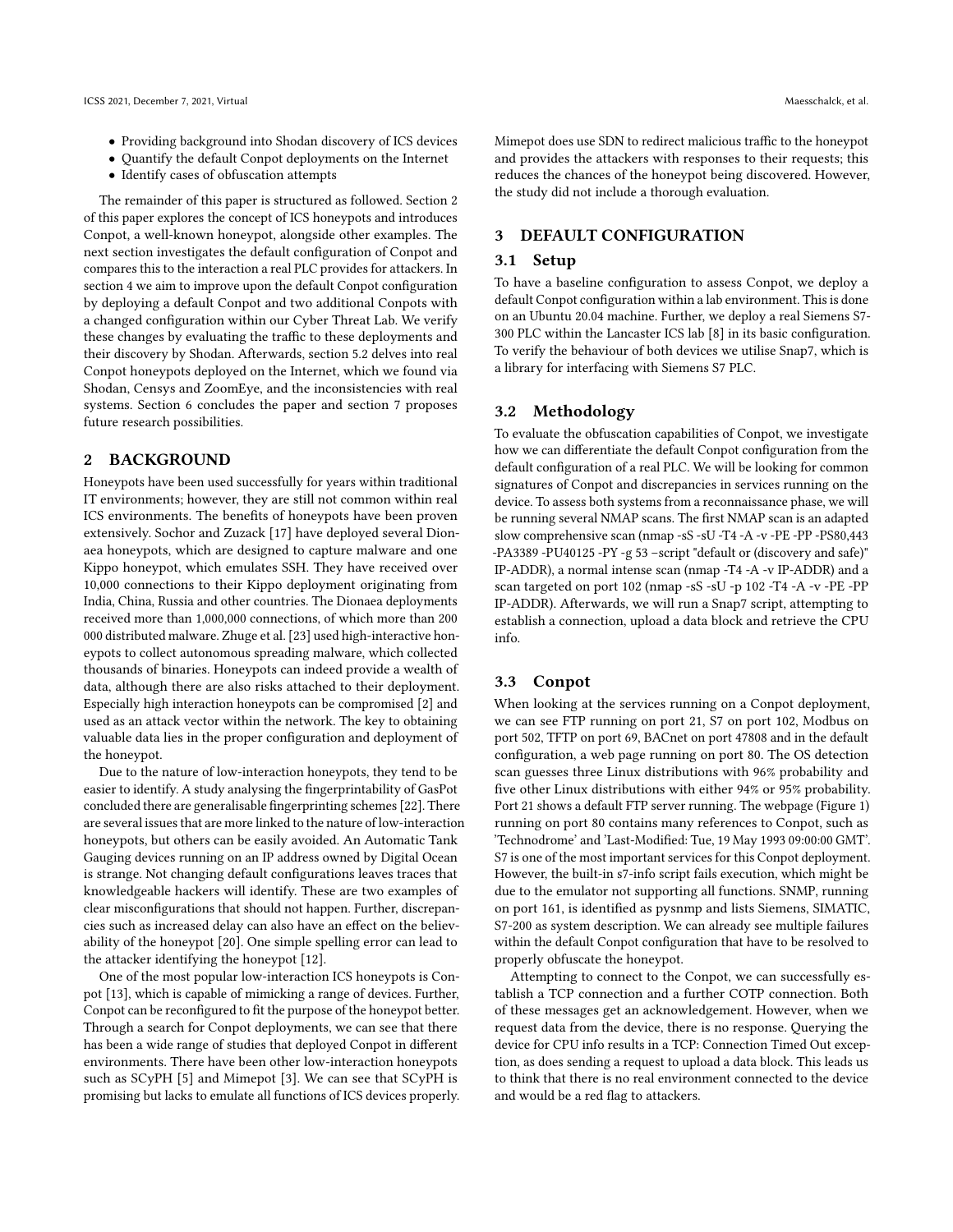World Wide ICS Honeypots: A Study into the Deployment of Conpot Honeypots **ICSS** 2021, December 7, 2021, Virtual

### <span id="page-2-1"></span>**Technodrome**

#### Status:

| <b>Current time:</b> | 09:12:25                   |
|----------------------|----------------------------|
| System uptime:       | 39 timeticks (deciseconds) |

#### Figure 1: Default Conpot Web Page

# 3.4 PLC

When interacting with real PLC systems, we see a similar result within the NMAP scans. Unlike with the Conpot honeypots, of which NMAP consistently guesses Linux as one of the possible operating systems, real PLC systems provide a more mixed result. With one of the real PLCs, NMAP guesses Thomson TG712 DSL Router, Microsoft Xbox game console, HP PSC 2400-series printer and Wyse ThinOS 6 as possible operating systems with 90% or higher possibility. From this result, it is clear that NMAP does not have extensive experience with PLC systems and their specialised operating systems.

A Comprehensive NMAP scan further affirms that NMAP cannot determine the exact OS. A more in-depth port-specific scan reveals the iso-tsap service with version Siemens S7 PLC running on port 102. Further specific information gives a module serial number, version, system name and copyright saying "Original Siemens Equipment". Retrieving this data on a known Conpot system resulted in an error. There are no indications that this system might be a honeypot. Further, another real PLC gives us a dashboard (Figure [2\)](#page-2-2) when interacting with it, which is very different from the Conpot page. This allows us to gain more information about the network and device; this is not available on a Conpot system.

If we send the same pattern of messages as we did with the Conpot deployment: a TCP connection followed by a COTP connection and a data request, we get more information. The first two messages get the same response as with the honeypot, but if we request data, then we do get a response from the PLC. We also receive a response when asking the device for information on its CPU. When we try to upload a data block, an exception is thrown stating the function is not authorised for the current protection level. This shows that the PLC is managing another device, or there is at least simulated data on the system. However, based on all the other characteristics, there is no clear indication of a simulated environment.

# <span id="page-2-0"></span>4 IMPROVING CONPOT CONFIGURATION

From looking at the Conpot configuration files, we can immediately see that the S7Comm implementation is limited. Nine of the eleven requests listed result in a 'request\_not\_implemented' exception. Within those nine requests, we can find read, write, download and upload. These are basic requests for any PLC; not implementing these results in a severe lack of features.

To improve upon the Conpot configuration it is important to determine the purpose of the honeypot. This includes reducing the protocols that are emulated, such as (T)FTP, and aiming to enable

<span id="page-2-2"></span>

| <b>SIEMENS</b>                                                                                                                                                                                                                                             | <b>SIMATIC 300(1)</b>                                                                                                                                                                                                                          |                                                                                                                                |  |
|------------------------------------------------------------------------------------------------------------------------------------------------------------------------------------------------------------------------------------------------------------|------------------------------------------------------------------------------------------------------------------------------------------------------------------------------------------------------------------------------------------------|--------------------------------------------------------------------------------------------------------------------------------|--|
| <b>SIMATIC</b><br>S7 CP                                                                                                                                                                                                                                    | CP 343-1 CX10                                                                                                                                                                                                                                  |                                                                                                                                |  |
| ▶ Start page<br>Identification<br>Diagnostics buffer<br><b>Module</b><br>information<br>Industrial Ethernet<br>SEND/RECEIVE<br>communication<br>$\cdot$ <sup>S7</sup><br>communication<br>IP access<br>protection<br>Media redundancy<br>▶ Download center | CP 343-1 Lean<br><b>General:</b><br>SF<br>BF<br>RXVIX<br>RUN<br>STOP<br>$X1P1$<br>$X1P2$<br>$MAINT$<br>Status:<br>SIMATIC NET<br>Operating state: RUN<br><b>Module access</b><br>protection:<br>Protection level: Not locked<br>343-10410-0000 | Station name: SIMATIC 300(1)<br>Module name: CP 343-1 Lean<br>Module type: CP 343-1 Lean<br>Cause: Configured protection level |  |

Figure 2: Siemens Simatic 300 Dashboard

the protocols generally seen with a real PLC deployment. Although every protocol can improve upon the data collection of Conpot, there can also flaws in the emulation as they do not respond as expected. Another fault we see on several deployments is the SSH service that is sometimes running on the honeypot, which both NMAP and Shodan identify as the Ubuntu version of SSH as it stems from the operating system. In regards to the HTTP service, it is vital to change the appropriate configuration files before deploying the honeypot. This configuration file includes all of the common signatures we have listed beforehand.

### 4.1 Experiment

We verify these changes by deploying three Conpot honeypots (Table [1\)](#page-2-3) within our threat lab and aim for them to get scanned by Shodan. The first of these honeypots is the default Conpot template with SSH disabled. For the second deployment, we disable SSH, (T)FTP and change all the common signatures from the HTTP service, which will help us determine the importance of the common signatures for Shodan to identify a Conpot honeypot. This way the honeypot does not bear any signs of signatures such as 'Technodrome', or the default last modified date. The last honeypot has only the S7Comm emulation is activated to replicate a Siemens PLC running only S7Comm.

We ran all three honeypots twice within our threat lab, once over a 54 day period and once over a 47 day period. During the first experiment we received a combined total of 627 connections over all deployments. Of those connections, there were 308 (49.1%) distinct IP addresses. Overall, Conpot 1 received 257 connections

<span id="page-2-3"></span>

|               | Conpot 1 Conpot 2 Conpot 3 |  |
|---------------|----------------------------|--|
| $(T)$ FTP     |                            |  |
| <b>HTTP</b>   |                            |  |
| <b>BACnet</b> |                            |  |
| <b>MODBUS</b> |                            |  |
| CIP           |                            |  |
| S7Comm        |                            |  |

Table 1: Overview of Conpot Deployments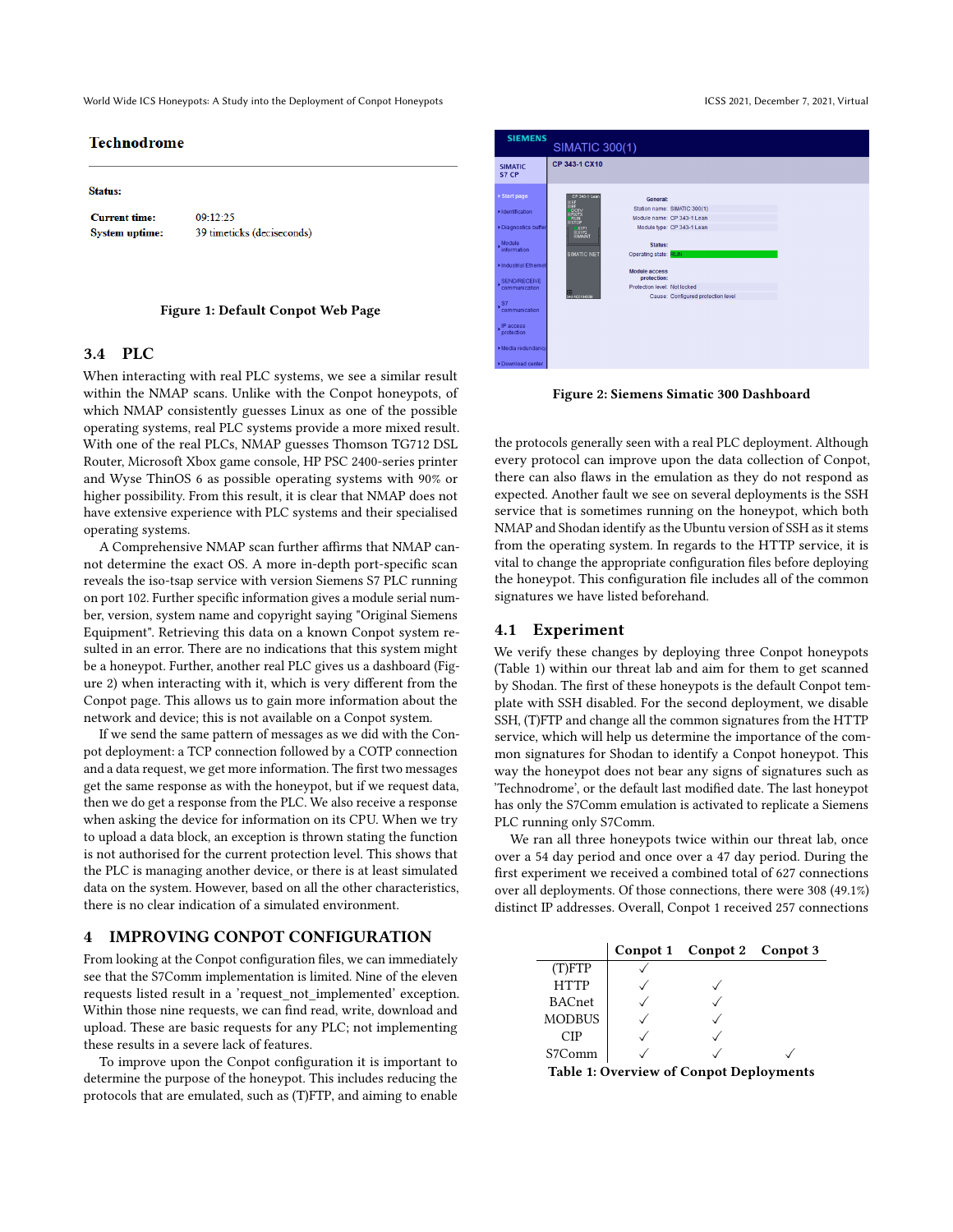ICSS 2021, December 7, 2021, Virtual Maesschalck, et al.

<span id="page-3-0"></span>

Figure 3: Total Connections for each Honeypot - First Period

<span id="page-3-1"></span>

Figure 4: IP Addresses only seen on one Honeypot - First Period

(166 distinct), Conpot 2 received 367 connections (227 distinct), and Conpot 3 received 6 connections (4 distinct) (Figure [3\)](#page-3-0). From this overview, we can see the deployment with only S7 received the least connections by far, and the deployment where we obfuscated the default Conpot deployment received the most. The Conpot 2 deployment received more than one third more connections than Conpot 1, making it the most popular honeypot by a significant margin. Looking at the unique IP addresses that only scan one honeypot in Figure [4](#page-3-1) we can see a slight difference between Conpot 1 and Conpot 2. However, Conpot 2 did receive a significant amount of returning IPs.

The second period of data collection saw a total of 1151 connections over all deployed honeypots. Of those there were 560 (48.7%) distinct IP addresses. Across all deployments, Conpot 1 received the

<span id="page-3-2"></span>

Figure 5: Total Connections for each Honeypot - Second Period

most connections with 632 total (303 distinct), Conpot 2 received the second most connections with 491 total (240 distinct) and Conpot 3 came in with 28 total connections (17 distinct) (Figure [5\)](#page-3-2). Similar to the first period we ran these honeypots, Conpot 3 received the least connections by far. However, it received significantly more connections compared to the Conpot 3 from the first experiment. Unlike previously, Conpot 2 received less activity than Conpot 1. The main reason for this is the 163 (T)FTP connections seen by Conpot 1. When we only look at the shared protocols between Conpot 1 and Conpot 2, Conpot 1 has 469 connections which puts it slightly behind Conpot 2. Overall, Conpot 1 and Conpot 2 received a similar amount of connections on the shared protocols with only CIP and MODBUS showing a slight difference in favour of Conpot 2. Looking at the IP addresses that are only seen in one honeypot as shown in Figure [6,](#page-4-0) Conpot 2 (164) received slightly more than Conpot 1 (139) but again has a significantly higher amount of those that are returning (369 vs. 208). Conpot 3 received 1 IP that is not seen by another honeypot, that IP was not seen multiple times.

Throughout both experiments, two honeypots were discovered by Shodan, Conpot 1 and Conpot 2. The time when both honeypots are discovered is different between both periods. Within the first period the time of discovery differs between both, with Conpot 1 being discovered after 35 days and Conpot 2 being discovered after 45 days. Additionally, Conpot 1 was discovered without any further flags, whereas Conpot 2 was discovered and flagged as an Industrial Control System. Looking at the average daily connections between all three deployments (Figure [7](#page-4-1) & Figure [8\)](#page-4-2), we can see Conpot 1 saw a significant increase in activity after discovery, whereas Conpot 2 saw a decline of 35%. The time of and way of Shodan discovery over both deployments differed. Conpot 1 was scanned by Shodan over FTP and HTTP protocols, whereas Conpot 2 saw scans on HTTP and CIP (Common Industrial Protocol) protocols. Conpot 3 saw no scans from Shodan.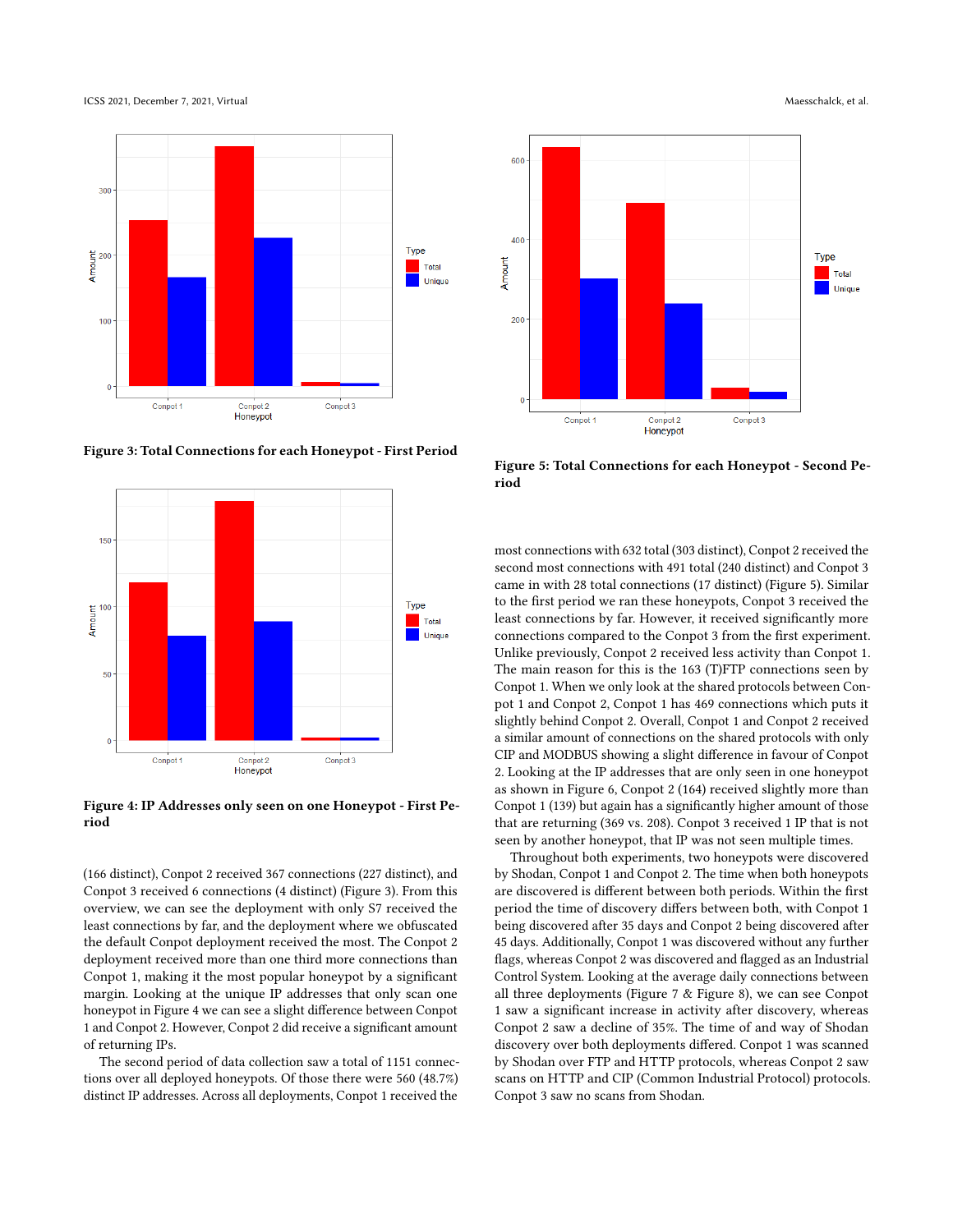World Wide ICS Honeypots: A Study into the Deployment of Conpot Honeypots **ICSS** 2021, December 7, 2021, Virtual

<span id="page-4-0"></span>

Figure 6: IP Addresses only seen on one Honeypot - Second Period

During the second period, both Conpot 1 and Conpot 2 were discovered quickly. With Conpot 1 being scanned on the CIP protocol after 1 day and Conpot 2 being scanned on the CIP protocol after 2 days. This was not the only difference between both experiments, as this time Conpot 1 was also flagged as an ICS. Due to the quick discovery the comparison between the average daily connections before and after discovery is not as interesting. The daily connections itself however is. As we can see in Figure [9,](#page-5-0) the connections do not drop to zero anymore on Conpot 1 but are more stable. Compared to the first period, Conpot 1 was also scanned over the CIP, BACnet and TFTP. The only protocol that saw no Shodan scans on Conpot 1 and Conpot 2 in this second period was S7comm. Conpot 3 did not receive any Shodan scans.

Overall, we can see a wide variety in connections on each protocol (Figure [10](#page-6-0) & Figure [11\)](#page-6-1). During the first period we can see BACnet (33%) and CIP (31%) being the most popular and HTTP (19%) coming in third. Looking a the second period, BACnet (24%) and CIP (36%) are still the most popular, with HTTP (18%) again coming in third. However, Conpot 1 saw the most connections over (T)FTP during the first period, but saw the most activity on CIP during the second. For Conpot 2, CIP is the most popular during the second period with BACnet coming second with a significant difference, whereas the first period saw BACnet being the most popular with CIP being slightly behind. Conpot 3 received the most S7 connections of all three deployments during both experiments. When looking at the IP addresses scanning each protocol, we observed during both experiments that each IP only scans one protocol. This can indicate we mainly got internet scanners that scan one protocol with each address. During the first period, 74 (24%) of the unique IP-addresses that targeted our systems belong to Censys, this seems to support that statement further. Another 26% of unique IPs belonged to cloud provider Digital Ocean, which



<span id="page-4-1"></span>

Figure 7: Average Daily Connections before and After Shodan Discovery - First Period

<span id="page-4-2"></span>

Figure 8: Daily Connections for each Honeypot - First Period

makes it difficult to assess who is behind these requests. For the second period, 81 (21.2%) of the 382 unique IP-addresses belong to Censys and 78 (20.4%) belong to Digital Ocean.

### 4.2 Results

Looking back at the activity we have seen on all three Conpot deployments over both periods, there are several conclusions we can make. The main goal of the experiments was to improve upon the default Conpot configuration. Given that Conpot 2 received significantly more traffic than the default configuration in the first period, and of the IP-addresses that only targeted one honeypot, it saw more returning connections during both periods, we have achieved this goal. Disabling (T)FTP and changing the default signatures on HTTP resulted in more activity on protocols linked to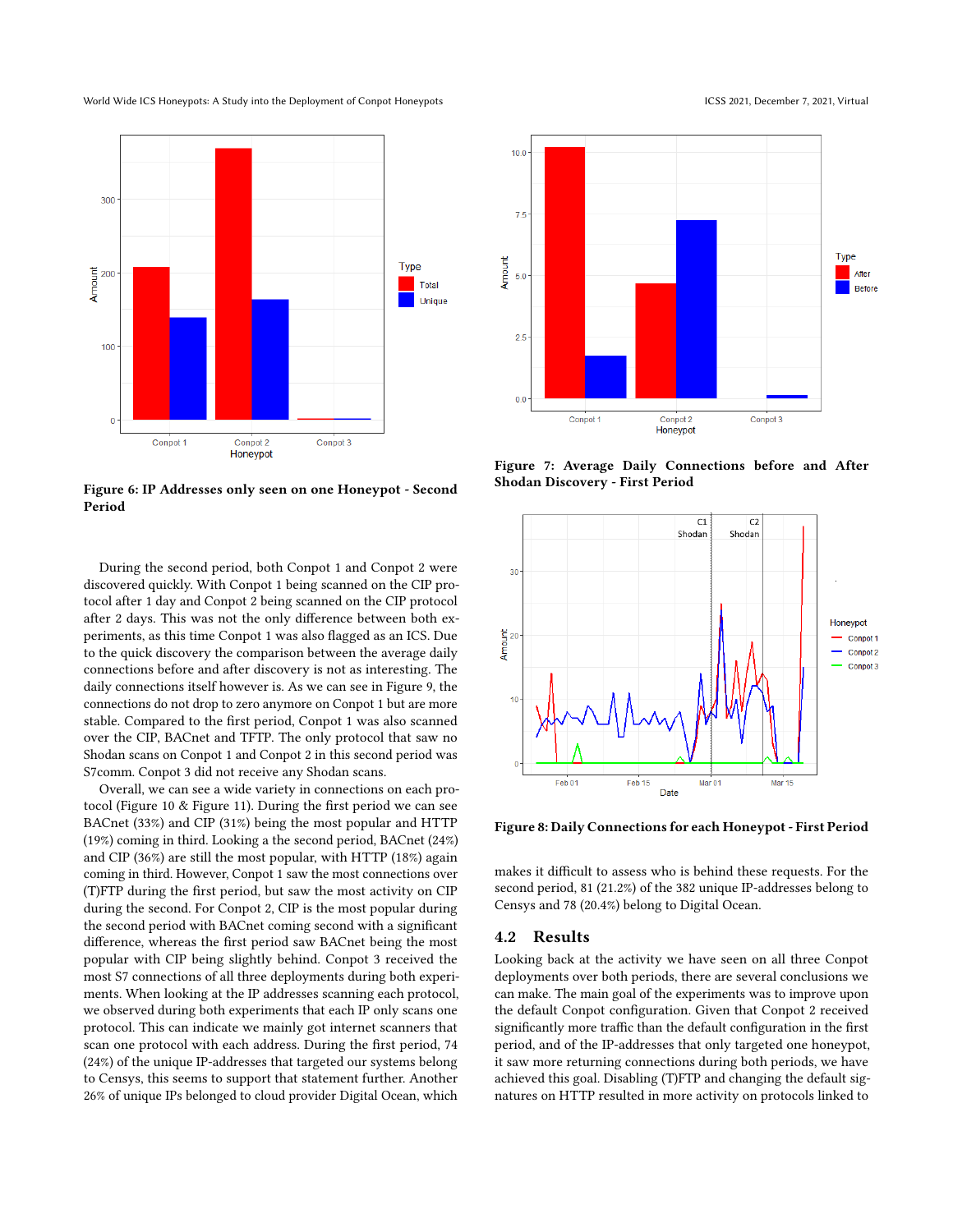<span id="page-5-0"></span>

Figure 9: Daily Connections for each Honeypot - Second Period

ICSs (BACnet, CIP). With regards to S7comm the difference was very small at both experiments. Therefore, we are reluctant to draw a conclusion on S7comm connections. All these factors combined make a strong case that our Conpot 2 deployment is a significant improvement upon the default configuration. Sadly, we saw not a lot of activity on the Conpot 3 deployment in order to draw a conclusion on its effectiveness. However, during both periods it received the most connections on the S7comm protocol, with a relatively big difference during the second experiment. The lack of traffic can be the result of several factors, including not a lot of activity looking for S7comm protocols in general, as we did not see a lot of S7comm connections on other deployments. Further, we acknowledge that the deployment on a university-owned IP-address range can have an impact on attracting real ICS adversaries.

Another goal of this experiment was to have our deployments scanned and indexed by Shodan. As two of our honeypots were indexed twice, we can claim to have achieved this goal. More interestingly, Conpot 2 was discovered and flagged as an ICS both times, whereas Conpot 1 was only flagged as an ICS during the second period. This seems to be because Conpot 1 was not scanned on the CIP during the first experiment. During the second period both Conpot 1 and Conpot 2 were also scanned on BACnet, which they were not during the first period. Neither the first or second period saw Shodan scans on MODBUS. Because the first scan before the honeypots being classified as ICS happened over the CIP protocol, and the first period did not see any BACnet scans, they had to have been identified over CIP. This further believes us to think CIP is used by shodan to classify ICS devices, but that does not conclude it is the only protocol Shodan uses. As none of our systems were classified as honeypots, more can be done to improve upon honeypot detection, especially the limited behaviour of the protocols can be utilised for this. Looking at the connections Shodan made to

both honeypots, we can see Conpot 1 received both FTP and HTTP connections during the first period and (T)FTP, HTTP, BACnet and CIP during the second. Conpot 2 received scans on HTTP and CIP during the first period, and CIP, BACnet and HTTP during the second. We set out that discovery by Shodan would result in an increase in traffic to the honeypot. Although this is the case for Conpot 1, which saw a substantial increase in connections, Conpot 2 saw a decline in average traffic per day after discovery during the first experiment. One caveat we have to make with this is that Conpot 1 was discovered by Shodan 10 days before Conpot 2, which could skew the data slightly. Due to the quick Shodan discovery in the second period we cannot infer any trend from that dataset. In research done by Bodenheim [\[4\]](#page-8-16) activity did not increase after indexing in Shodan. In our data we observe both an increase and slight decrease during the first period. However, given Conpot 1 did receive zero activity over a period of time until indexed by Shodan during the first test but did receive constant activity during the second test we can make a preliminary conclusion it does increase activity.

Overall, we can see that even slight improvements upon the default Conpot configuration can lead to an increase in traffic to the honeypot its ICS related protocols. Getting attackers to return and keep interacting with the honeypot is important to obtain good threat intelligence.

# 5 CONPOT DEPLOYMENTS ON THE INTERNET

Looking at our research into Conpot deployments we can establish that low-interaction honeypots such as Conpot provide a limited amount of data to investigate and are generally incapable of presenting themselves convincingly as a real system. There is a clear improvement when low-interaction honeypots are deployed in a more realistic or as part of a realistic environment. Further, we can see that high-interaction honeypots gather significantly more useful data [\[10,](#page-8-17) [16\]](#page-8-18). However, across interaction levels, we can see that the deployment of the honeypot plays a vital role in the success of the honeypot.

# 5.1 Methodology

To better understand Conpot deployments connected to the Internet, we have used popular Internet scanners to find ICS devices. We will investigate several of the systems returned by Shodan, Cencys and ZoomEye. Unlike Cencys and ZoomEye, Shodan does identify systems as honeypots within the results. This is one of the methods to determine if a system is a honeypot easily. Aside from this, we will be investigating common signatures of Conpot and discrepancies from a real PLC device.

# 5.2 Results

When investigating the PLC devices that can be found through Shodan, we can immediately see some honeypots that are wrongly configured. Hundreds of honeypots are found with one or more default Conpot configurations. These include the name 'Technodrome', 'Mouser Factory' as plant information and a serial number of '88111222' (Table [2\)](#page-7-2). Some of the PLCs are also deployed on Digital Ocean, a well-known cloud provider, several IP addresses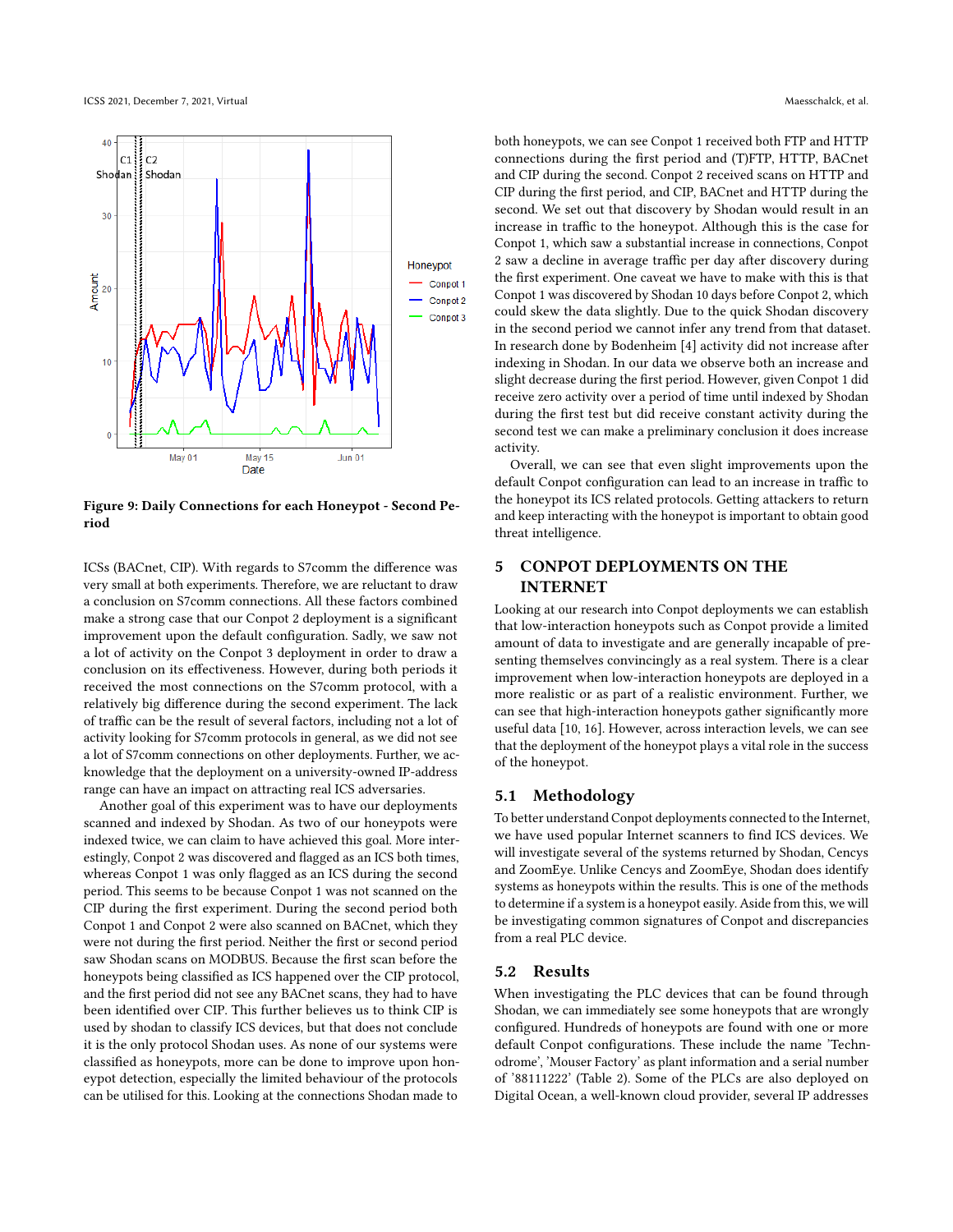<span id="page-6-0"></span>World Wide ICS Honeypots: A Study into the Deployment of Conpot Honeypots **ICSS** 2021, December 7, 2021, Virtual





<span id="page-6-1"></span>

Figure 11: Protocol Connections per Deployment - Second Period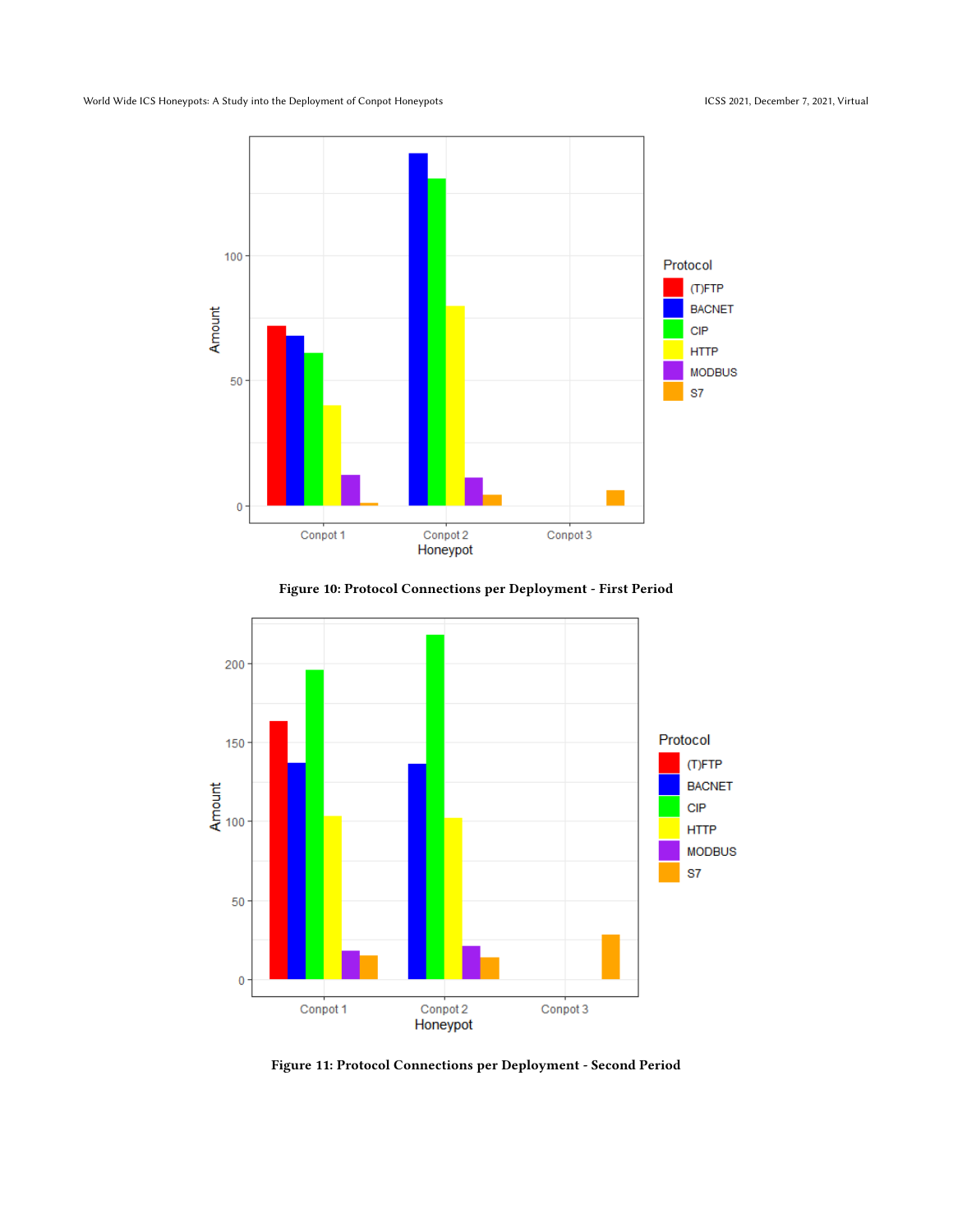ICSS 2021, December 7, 2021, Virtual and States and States and States and States and Maesschalck, et al.

<span id="page-7-2"></span>

| <b>Conpot Signature</b>                     | Results |
|---------------------------------------------|---------|
| PLC name: Technodrome                       | 319     |
| <b>Plant identification: Mouser Factory</b> | 319     |
| Serial number of module: 88111222           | 336     |
| Last-Modified:                              | 187     |
| Tue, 19 May 1993 09:00:00 GMT (HTTP)        |         |

<span id="page-7-3"></span>Table 2: Common Conpot Signatures on Shodan

| Organisation                  | Amount |
|-------------------------------|--------|
| <b>University of Maryland</b> | 241    |
| NTT                           | 34     |
| Choopa, LLC                   | 10     |
| Amazon.com                    |        |
| Digital Ocean                 |        |

Table 3: Top Organisations for "PLC Name: Technodrome" on Shodan

<span id="page-7-4"></span>

| <b>Conpot Signature</b>                  | <b>Results</b> |
|------------------------------------------|----------------|
| Technodrome                              | 385            |
| <b>Mouser Factory</b>                    | 327            |
| 88111222 & port:102                      | 348            |
| Tue, 19 May 1993 09:00:00 GMT & port:102 | 2.44           |

Table 4: Common Conpot Signatures on Censys

related to the University of Maryland, Nippon Telegraph and Telephone (NTT), and Amazon AWS IP addresses (Table [3\)](#page-7-3). Aside from NTT, none of these organisations would not generally deploy a PLC on their network; particularly cloud deployment is unseen. For an experienced attacker, any of these signatures should be a red flag. In the case of The University of Maryland, we get 119 results when searching for Modbus devices within one of their network ranges (129.2.27.0/24).

Some organisations do change some parts of the default configuration but still leave obvious red flags on the system. One of these examples can be seen in Figure [12,](#page-8-19) which is a Conpot honeypot deployed in Poland hosted by OVH ISP. We can see they changed the PLC name on the webpage but failed to change the information linked to the FTP service running on port 21. The FTP server still shows 'Technodrome' and 'Mouser Factory', which is a clear sign of a Conpot deployment. We can also see some deployments from the Australian Academic and Research Network, where the TCP server also still contains clear indications of a Conpot honeypot.

In Table [4,](#page-7-4) we can see that Censys produces a similar result when searching for these common signatures. However, when using ZoomEye (Table [5\)](#page-7-0), these results are significantly increased. From this, we expect that ZoomEye uses another mechanism than both Censys and Shodan. As it focuses on the discovery of ICS devices [\[21\]](#page-9-4), it might find more than others, but further investigation has to be done to find the reason for this discrepancy.

<span id="page-7-0"></span>

| <b>Conpot Signature</b>                      | <b>Results</b> |
|----------------------------------------------|----------------|
| Technodrome                                  | 4442           |
| <b>Mouser Factory</b>                        | 2951           |
| Serial Number: 88111222 & port:102           | 1015           |
| Last-Modified: Tue, 19 May 1993 09:00:00 GMT | 3442           |

Table 5: Common Conpot Signatures on ZoomEye

It is clear that these Conpot deployments we have found are not representing real PLC devices. They are wrongly configured and easy to spot. We, therefore, are sceptical about their usefulness. There are quite a few common Conpot signatures, and these are scattered across the honeypot. We can see in Figure [12](#page-8-19) that even though there was an attempt to obfuscate the honeypot, there were still common signatures found in other parts of the configuration, such as the FTP server. Going to a non-existing web page also gives an error referring to Linux Apache. The slightest hint to one of these signatures should be a red flag for any attacker. Nonetheless, these deployments might still capture automated scans and attacks which can be one of the main reasons to deploy low-interaction honeypots. However, we believe that even these attacks could quickly check the deployment for honeypot signatures or check if Shodan has it categorised as a honeypot. To mitigate these common signatures, the default template should not be used or should be reconfigured to mitigate these shortcomings.

### <span id="page-7-1"></span>6 CONCLUSION

We can see that there are many inconsistencies between a default Conpot deployment and an actual PLC device. The honeypot we have investigated should have raised many questions to real attackers. For one, there are a lot of common Conpot signatures, which should have been obfuscated before deployment. There are many references to the actual operating system of the device, Linux, which will put off any knowledgeable attacker. Deployments such as these would not provide valuable threat intelligence to the organisation deploying them. If an attacker were to attack a similar deployment, they would notice that no data is returned when requested, although a connection can be set up.

For a Conpot deployment or any low-interaction ICS honeypot, there are many obstacles to overcome. Due to the simulated environment, there is a general lack of interaction. This does extend to the operating system, which is a major red flag for any attacker. ICSs are hosted with specific hardware and are situated within environments that the general population does not generally interact with. Because of this, an attacker that would typically target these environments would be knowledgeable and able to spot these inconsistencies. The rise of search engines as Shodan only increases the importance of obfuscation of the honeypot, as once it is classified as a honeypot, the system would see less valuable interactions. Our own experiments showed that our slightly obfuscated Conpot deployment received more connections on ICS-related protocols and more returning traffic. In contrast, the default Conpot received many connections over (T)FTP, with (T)FTP being the most and second most popular protocol in the first and second experiment, respectively. We also established Shodan leverages CIP as one of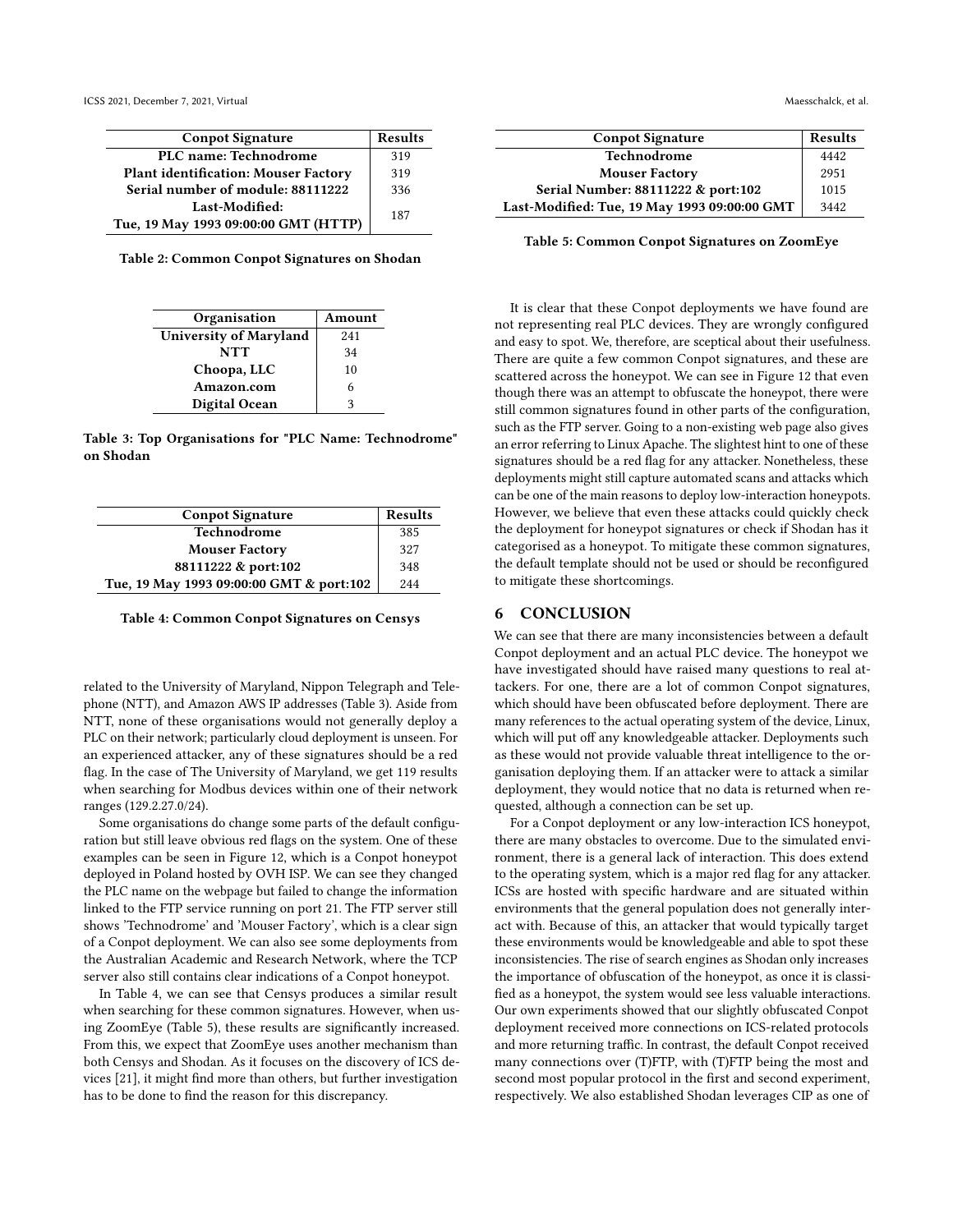<span id="page-8-19"></span>World Wide ICS Honeypots: A Study into the Deployment of Conpot Honeypots **ICSS** 2021, December 7, 2021, Virtual



200 FTP server ready. 220- Technodrome - Mouser Factory, Authorized personnel only 214-The following commands are recognized: "ABOR" "ALLO" "APPE" "CDUP" "CWD" "DELE" "HELP" "LIST" "MDTM" "MKD" "MODE" "NLST" "NOOP" "PASS" "PASV" "PORT" "PWD" "OUTT" "RETN" "REST" "RETR" "RMD" "RNER" "RNTO" "SITE" "SIZE" "STAT" "STOR" "STOU" "STRU" "SYST" "TYPE" \*USER\* 214 Help command successful. 500 Command 'FEAT' not understood



HTTP/1.1 200 OK Date: Sun. 12 Jul 2020 16:32:56 GMT Last-Modified: Tue, 19 May 1993 09:00:00 GMT Content-Type: text/html Set-cookie: path=/ Content-Length: 572

#### Figure 12: Example of Obfuscation Attempt

the protocols to identify a system as an ICS, but does not perform an in-depth scan that identified any of our discovered systems as a honeypot.

With the inclusion of Shodan within NMAP, it becomes even more important for honeypots to be configured appropriately. It is easy for attackers to detect Conpot within their NMAP scan, a default step in the reconnaissance phase. Further integration with and improvement of Shodan should provide even more information and makes the discovery of many honeypots even easier. We believe that for proper obfuscation of a low-interaction ICS honeypot, a lot of time and resources would have to be spent to simulate an actual device accurately. Nevertheless, fooling a real attacker that is targeting ICSs, remains unlikely through a low-interaction ICS honeypot. We would recommend a high-interactive variant to gain the most valuable data.

# <span id="page-8-8"></span>7 FUTURE WORK

When we compare results for common Conpot signatures on Shodan, Censys and ZoomEye, we noticed that the latter one returned a lot more results. Further investigation into the reason for this should be done. Although we have identified some inconsistencies between several Conpot deployments and a real PLC, we have not investigated appropriate adjustments to mitigate these. The creation of proper guidelines for the deployment of ICS honeypots would be beneficial for any future honeypot deployments.

# ACKNOWLEDGMENTS

This research is funded by EPSRC and BT Prosperity Partnership through the NG-CDI project (Award Number EP/R004935/1), a collaborative partnership with the Universities of Lancaster, Bristol, Cambridge and Surrey and BT.

### **REFERENCES**

- <span id="page-8-0"></span>[1] Irfan Ahmed, Sebastian Obermeier, Sneha Sudhakaran, and Vassil Roussev. 2017. Programmable Logic Controller Forensics. IEEE Security and Privacy 15, 6 (2017), 18–24.
- <span id="page-8-10"></span>[2] Abdulrazaq Almutairi, David Parish, and Raphael Phan. 2012. Survey of High Interaction Honeypot Tools : Merits and Shortcomings. In Proceedings of the

# **Central Pump**

Status:

**Current time: System uptime:** 

08:38:24 18514 timeticks (deciseconds)

13th Annual PostGraduate Symposium on The Convergence of Telecommunications, Networking and Broadcasting.

- <span id="page-8-14"></span>[3] Giuseppe Bernieri, Mauro Conti, and Federica Pascucci. 2019. MimePot: A modelbased honeypot for industrial control networks. Conference Proceedings - IEEE International Conference on Systems, Man and Cybernetics 2019-Octob (2019), 433–438.<https://doi.org/10.1109/SMC.2019.8913891>
- <span id="page-8-16"></span>[4] Roland C Bodenheim. 2014. Impact of the Shodan computer search engine on internet-facing industrial control system devices. Technical Report. Air Force Institute of Technology Wright-Patterson Air Force Base.
- <span id="page-8-13"></span>D. I. Buza, F. Juhász, G. Miru, M. Félegyházi, and T. Holczer. 2014. CryPLH: Protecting Smart Energy Systems from Targeted Attacks with a PLC Honeypot. In International Workshop on Smart Grid Security. 181–192. [https://doi.org/10.](https://doi.org/10.1007/978-3-319-10329-7) [1007/978-3-319-10329-7](https://doi.org/10.1007/978-3-319-10329-7)
- <span id="page-8-4"></span>Saurabh Chamotra, J. S. Bhatia, Raj Kamal, and A. K. Ramani. 2011. Deployment of a low interaction honeypot in an organizational private network. Proceedings of 2011 International Conference on Emerging Trends in Networks and Computer Communications, ETNCC2011 (2011), 130–135.
- <span id="page-8-6"></span>[7] Richard Derbyshire, Benjamin Green, and David Hutchison. 2021. "Talking a different Language": Anticipating adversary attack cost for cyber risk assessment. Computers & Security 103 (2021), 102163.
- <span id="page-8-15"></span>[8] Benjamin Green, Richard Derbyshire, William Knowles, James Boorman, Pierre Ciholas, Daniel Prince, and David Hutchison. 2020. {ICS} Testbed Tetris: Practical Building Blocks Towards a Cyber Security Resource. In 13th {USENIX} Workshop on Cyber Security Experimentation and Test ({CSET} 20).
- <span id="page-8-5"></span>[9] Benjamin Green, Richard Derbyshire, Marina Krotofil, William Knowles, Daniel Prince, and Neeraj Suri. 2021. PCaaD: Towards automated determination and exploitation of industrial systems. Computers & Security 110 (2021), 102424.
- <span id="page-8-17"></span>[10] Stephen Hilt, Federico Maggi, Charles Perine, Lord Remorin, Martin Rösler, and Rainer Vosseler. [n.d.]. Caught in the Act : Running a Realistic Factory Honeypot to Capture Real Threats.
- <span id="page-8-1"></span>[11] Thomas Miller, Alexander Staves, Sam Maesschalck, Miriam Sturdee, and Benjamin Green. 2021. Looking back to look forward: Lessons learnt from cyberattacks on Industrial Control Systems. International Journal of Critical Infrastructure Protection 35 (2021), 100464.
- <span id="page-8-11"></span>[12] Iyatiti Mokube and Michele Adams. 2007. Honeypots: Concepts, approaches, and challenges. Proceedings of the Annual Southeast Conference 2007 (2007), 321–326.
- <span id="page-8-12"></span>[13] MushMush Foundation. [n.d.]. Installation on host using Virtualenv - Conpot 0.6.0 documentation.<https://conpot.readthedocs.io/en/latest/installation/install.html>
- <span id="page-8-2"></span>[14] Neil C. Rowe. 2006. Measuring the effectiveness of honeypot countercounterdeception. Proceedings of the Annual Hawaii International Conference on System Sciences 6, C (2006), 1–10.<https://doi.org/10.1109/HICSS.2006.269>
- <span id="page-8-7"></span>[15] Neil C. Rowe, Thuy D. Nguyen, Marian M. Kendrick, Zaki A. Rucker, Dahae Hyun, and Justin C. Brown. 2020. Creating Effective Industrial-Control-System Honeypots. American Journal of Management 20, 2 (2020), 112–123.
- <span id="page-8-18"></span>[16] P. Simões, T Cruz, J. Proença, and E. Monteiro. 2015. Specialized Honeypots for SCADA Systems. In Intelligent Systems, Control and Automation: Science and Engineering. 251–269.<https://doi.org/10.1007/978-3-319-18302-2>
- <span id="page-8-9"></span>[17] Tomas Sochor and Matej Zuzcak. 2014. Study of internet threats and attack methods using honeypots and honeynets. In International Conference on Computer Networks. Springer, 118–127.
- <span id="page-8-3"></span>[18] Lance Spitzner. 2002. Honeypots: Tracking Hackers. Addison Wesley, Reading, MA.